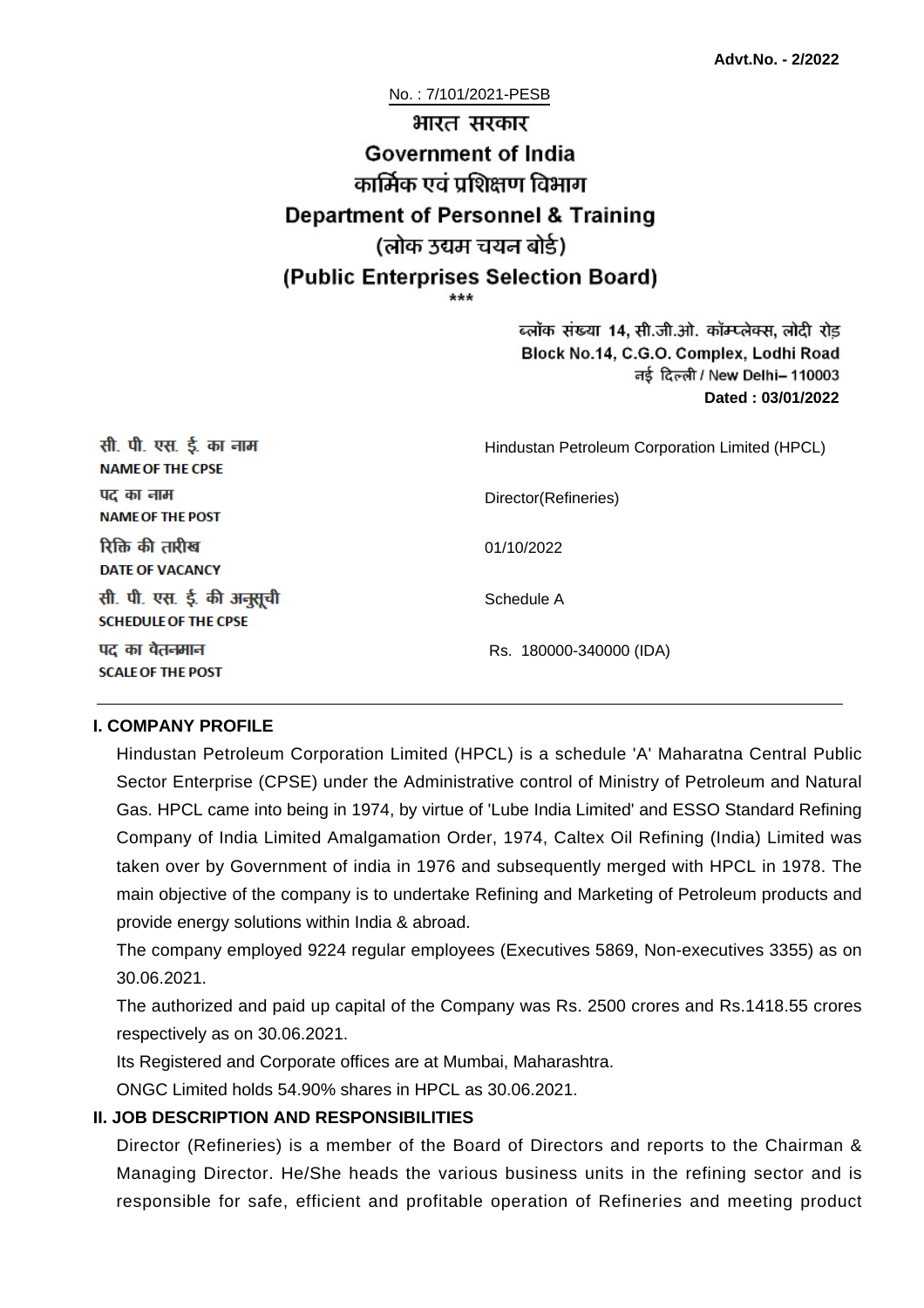requirement of the Corporation's marketing operations. He/She is also responsible for developing short term and long term plans for enhancing productivity of the refineries and ensuring their implementation.

# **III. ELIGIBILITY**

**1. AGE :** On the date of occurrence of vacancy (DOV)

| Age of superannuation 60 years |                                                                                             |                |                                                                                             |  |
|--------------------------------|---------------------------------------------------------------------------------------------|----------------|---------------------------------------------------------------------------------------------|--|
| <b>Internal</b>                |                                                                                             | <b>Others</b>  |                                                                                             |  |
| <b>Minimum</b>                 | <b>Maximum</b>                                                                              | <b>Minimum</b> | <b>Maximum</b>                                                                              |  |
| 45                             | 2 years residual service as on<br>the date of vacancy w.r.t. the<br>date of superannuation. | 45             | 3 years residual service as on<br>the date of vacancy w.r.t. the<br>date of superannuation. |  |

# **2. EMPLOYMENT STATUS:**

The applicant must, on the date of application, as well as on the date of interview, be employed in a regular capacity – and **not** in a contractual/ad-hoc capacity – in one of the followings:-

(a) Central Public Sector Enterprise (CPSE) (including a full-time functional Director in the Board of a CPSE);

(b) Central Government including the Armed Forces of the Union and All India Services;

(c) State Public Sector Enterprise (SPSE) where the annual turnover is \***Rs 10,000 crore or more**;

(d) Private Sector in company where the annual turnover is **\*Rs 10,000 crore or more**.

## **Preference would be given to candidates from listed Companies.**

(\* The average audited annual turnover of three financial years preceding the calendar year in which the post is advertised shall be considered for applying the approved limits)

## **3. QUALIFICATION:**

The applicant should be an Engineering graduate preferably in Chemical/ Mechanical/ Electrical/ Electronics Engineering with good academic record from a recognised University/ Institute.

Applicants with MBA/Post Graduate Diploma in Management from a recognised University/ Institute would have an added advantage.

## **4. EXPERIENCE:**

The applicant should have experience at a senior level of management in a large organization of repute, out of which at least five years during the last ten years should have been in Petroleum Refining.

Applicants with experience in Petro Chemical Industry would have an added advantage.

## **5. PAY SCALE:**

# **(a)Central Public Sector Enterprises-**

## **Eligible Scale of Pay**

(i) Rs. 7250-8250 (IDA) Pre 01/01/1992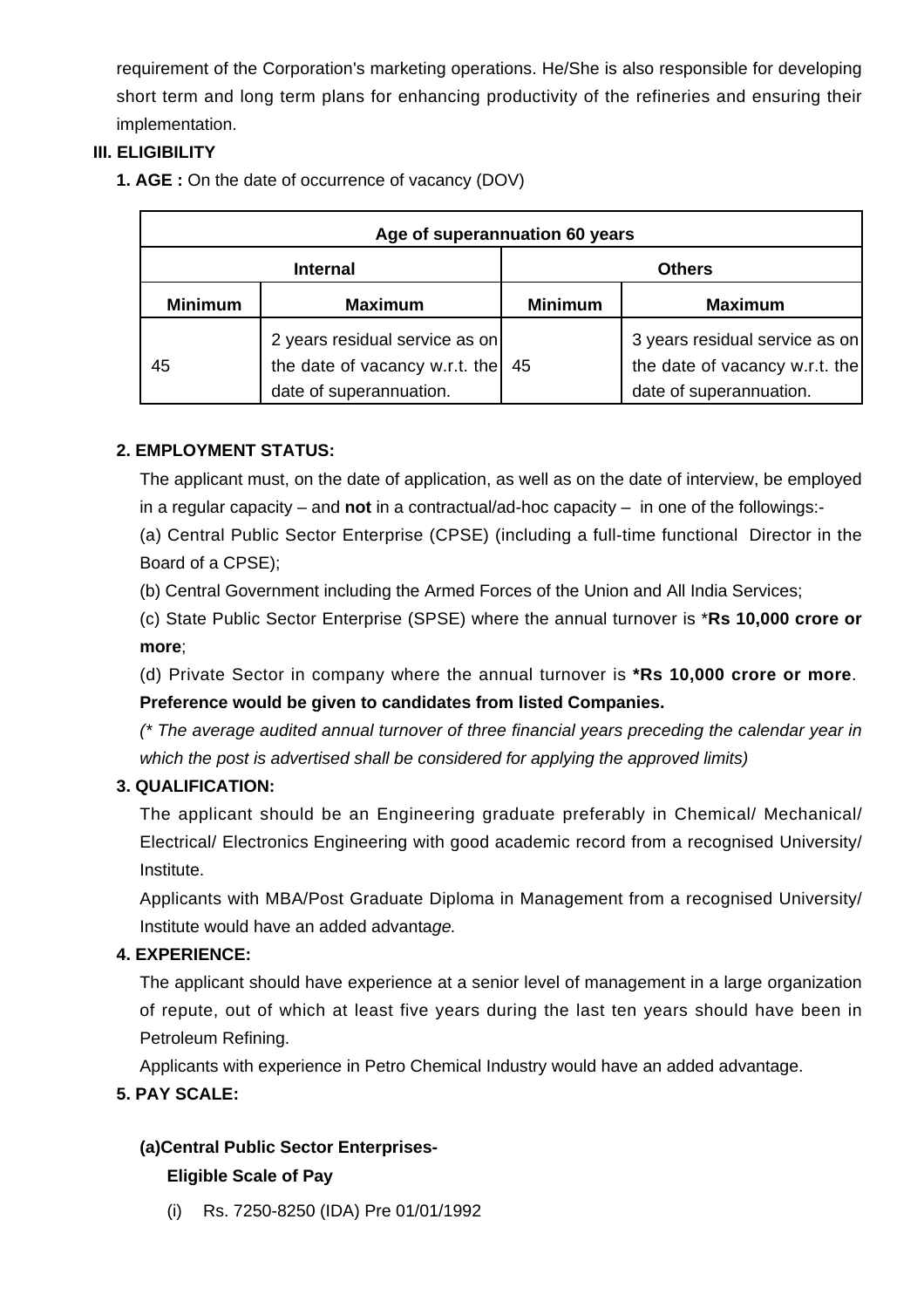- (ii) Rs. 9500-11500 (IDA) Post 01/01/1992
- (iii) Rs. 20500-26500 (IDA) Post 01/01/1997
- (iv) Rs. 51300-73000 (IDA) Post 01/01/2007
- (v) Rs. 120000-280000 (IDA) Post 01.01.2017
- (vi) Rs. 18400-22400 (CDA) Pre-revised post 01.01.1996
- (vii) Rs. 37400-67000 + GP 10000 (CDA) post 01.01.2006
- (viii) Rs. 144200-218200 (Level 14) CDA post 01.01.2016

The minimum length of service required in the eligible scale will be one year for internal candidates, and two years for others as on the date of vacancy.

**(b)**

**(i) Applicants from Central Government / All India Services** should be holding a post of the level of Joint Secretary in Government of India or carrying equivalent scale of pay on the date of application.

**(ii) Applicants from the Armed forces of the Union** should be holding a post of the level of Major General in the Army or equivalent rank in Navy/Air Force on the date of application.

**(c)**

 **Applicants from State Public Sector Enterprises/ Private Sector** should be working at Board level position or at least a post of the level immediately below the Board level on the date of application.

## **6. CONDITION OF IMMEDIATE ABSORPTION FOR CENTRAL GOVERNMENT OFFICERS**

Central Government Officers, including those of the Armed Forces of the Union and the All India Services, will be eligible for consideration only on immediate absorption basis.

## **IV. DURATION OF APPOINTMENT**

The appointment shall be for a period of five years from the date of joining or upto the date of superannuation or until further orders, whichever is earlier.

#### **V. SUBMISSION OF APPLICATIONS**

## **Applicants should submit their applications on-line only as per the format**.

**1**. The applicants should submit their applications through proper channel as follows:

(a) Government Officers, including those of the Armed Forces of the Union and All India Services: through Cadre Controlling authority;

- (b) CMDs/MDs/Functional Directors in CPSE: through the concerned Administrative Ministry;
- (c) Below Board level in CPSE: through the concerned CPSE;

(d) CMDs/MDs/Functional Directors in State PSE: through the concerned Administrative Secretary and Cadre Controlling Authority, if any, of the State Government;

(e) Below Board level in SPSE: through the concerned SPSE

(f) Private Sector: directly to the PESB.

**2.** Applicants from Private Sector must submit the following documents along with the application form:

(a) Annual Reports of the Company in which currently working for the 3 financial years preceding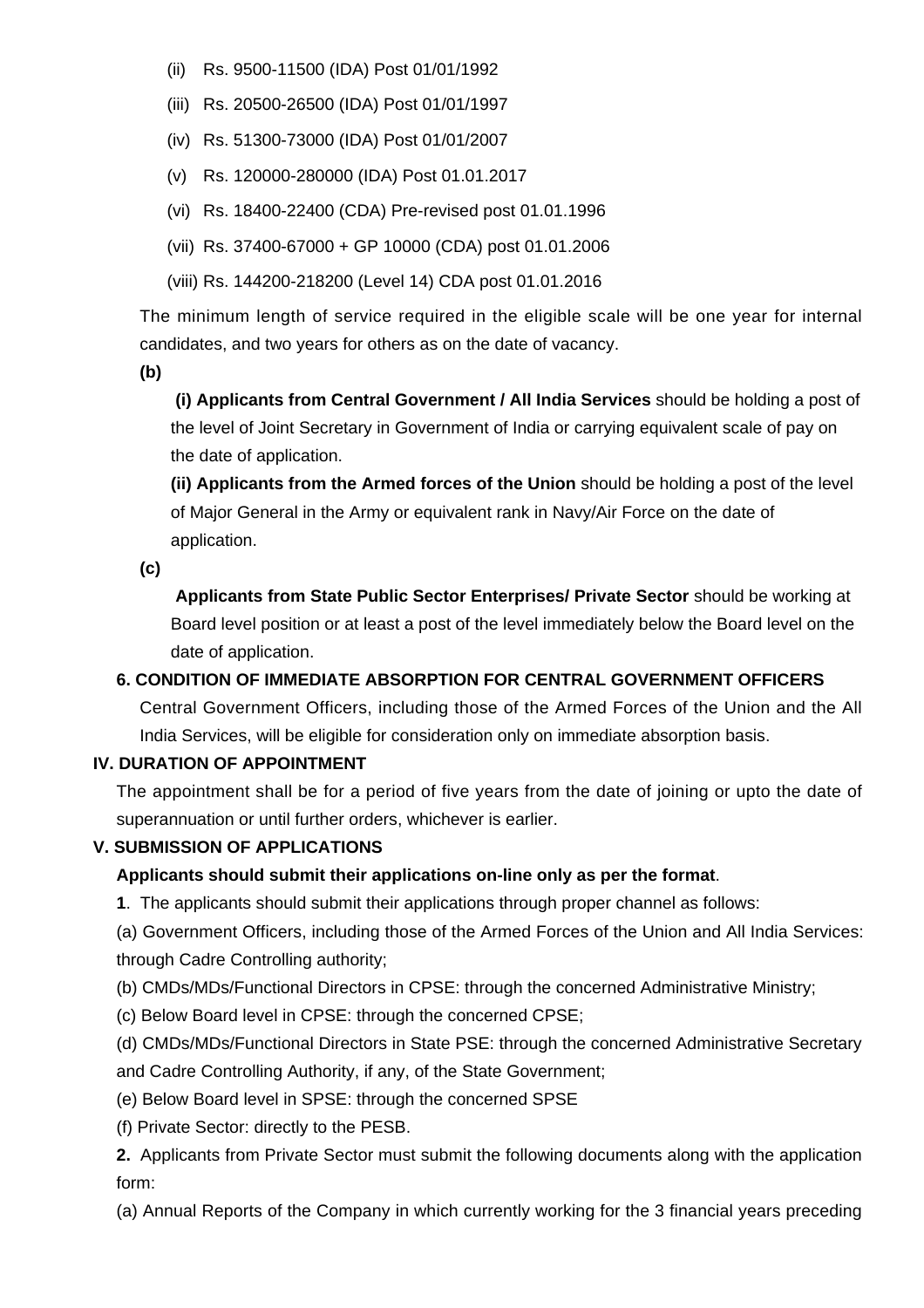the calendar year in which the post is advertised (**please provide URL or attach/enclose copies);**

(b) Whether the company is listed or not; if yes, the documentary proof (**please provide URL or attach/enclose copies);**

(c) Evidence of working at Board level or at least a post of the level immediately below the Board level;

(d) Self-attested copies of documents in support of age and qualifications;

(e) Relevant Jobs handled in the past with details.

#### **VI. UNDERTAKING BY THE APPLICANT**

An applicant has to give an undertaking as a part of the application that he/she will join the post, if selected. If an applicant does not give such undertaking, the application would be rejected.

## **1. For candidates from Central Government/Armed Forces of the Union/ All India Services**

(a) The appointment is on immediate absorption basis.

(b) If a candidate conveys his/her unwillingness to join after the interview is held, he/she would be debarred for a period of two years from the date of interview, for being considered for a Board level post in any CPSE.

(c) Further, if a candidate conveys his/her unwillingness to join after the issue of offer of appointment, he/she would be debarred for a period of two years from the date of offer of appointment for being considered for a Board level post in any CPSE.

#### **2. For candidates from CPSE**

a. If a candidate conveys his/her unwillingness to join after the interview is held, he/she would be debarred for a period of two years from the date of interview, for being considered for a Board level post in any CPSE other than the one to which the candidate belongs.

b. Further, if a candidate conveys his/her unwillingness to join after the issue of offer of appointment, he/she would be debarred for a period of two years from the date of offer of appointment for being considered for a Board level post in any CPSE other than the one to which the candidate belongs.

#### **3. For candidates from SPSE/ Private Sector**

a. If a candidate conveys his/her unwillingness to join after the interview is held, he/she would be debarred for a period of two years from the date of interview, for being considered for a Board level post in any CPSE.

b. Further, if a candidate conveys his/her unwillingness to join after the issue of offer of appointment, he/she would be debarred for a period of two years from the date of offer of appointment for being considered for a Board level post in any CPSE.

**4.** In the above cases, no request for relaxation or otherwise would be entertained.

## **VII. THE APPLICANTS CAN EITHER**

**(a)** fill up the **Application Form online only** against this Job Description on the website of PESB https://pesb.gov.in/ and thereafter **forward it online**, as specified in para V(1);

**Or**

**(b)** fill up the **Application Form online only** against this Job Description on the website of PESB https://pesb.gov.in/, take a printout and send it offline, as specified in para V(1).